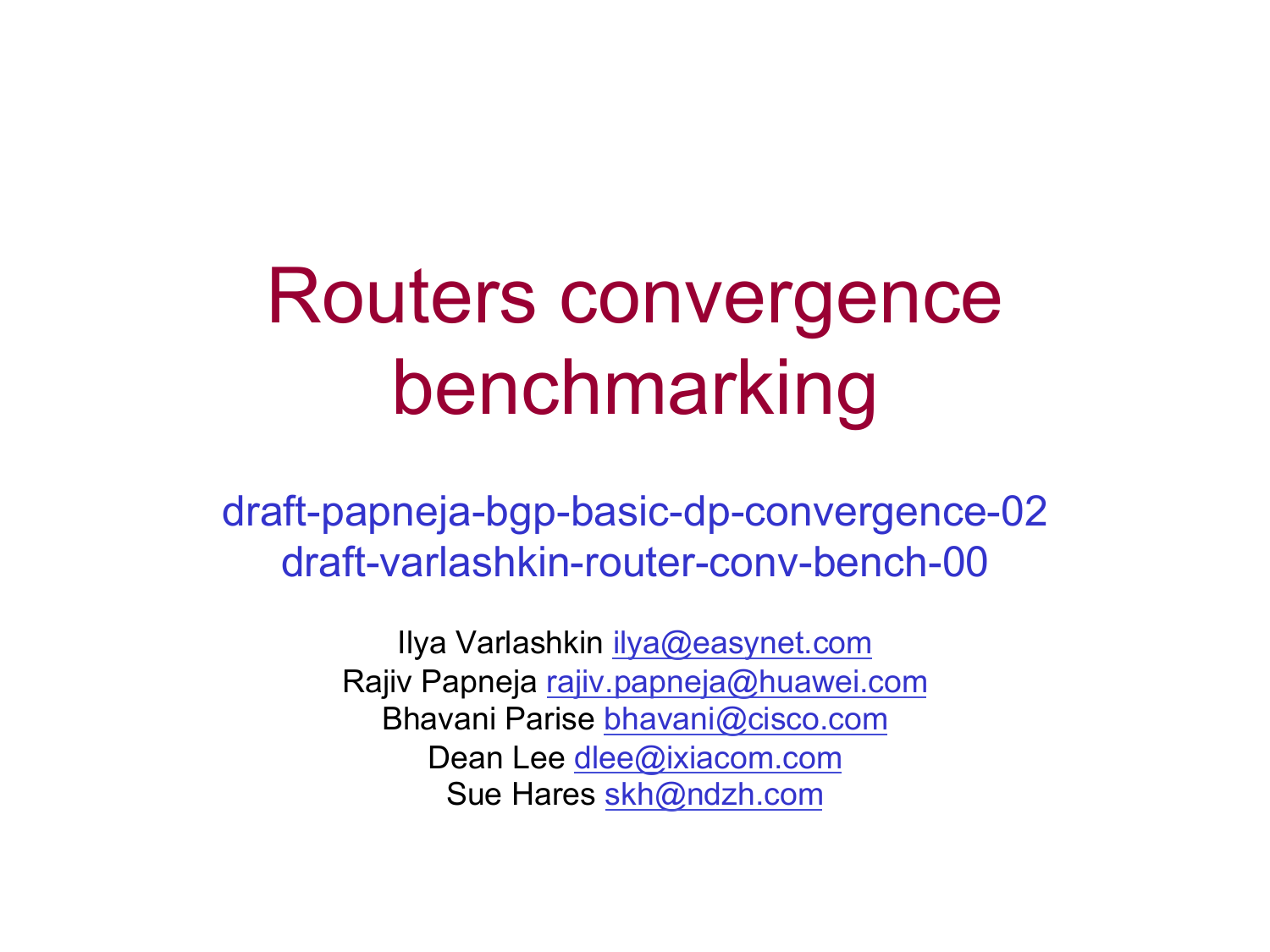### Current status

• draft-papneja-bgp-basic-dpconvergence-02

– data-plane only

- assumes fwd ability implies BGP convergence
- draft-varlashkin-router-conv-bench-00
	- mentioned @IETF81, now published
	- works with independent data- and controlplanes
- The two drafts complement each other

BMWG@IETF82 Routers convergence benchmarking 2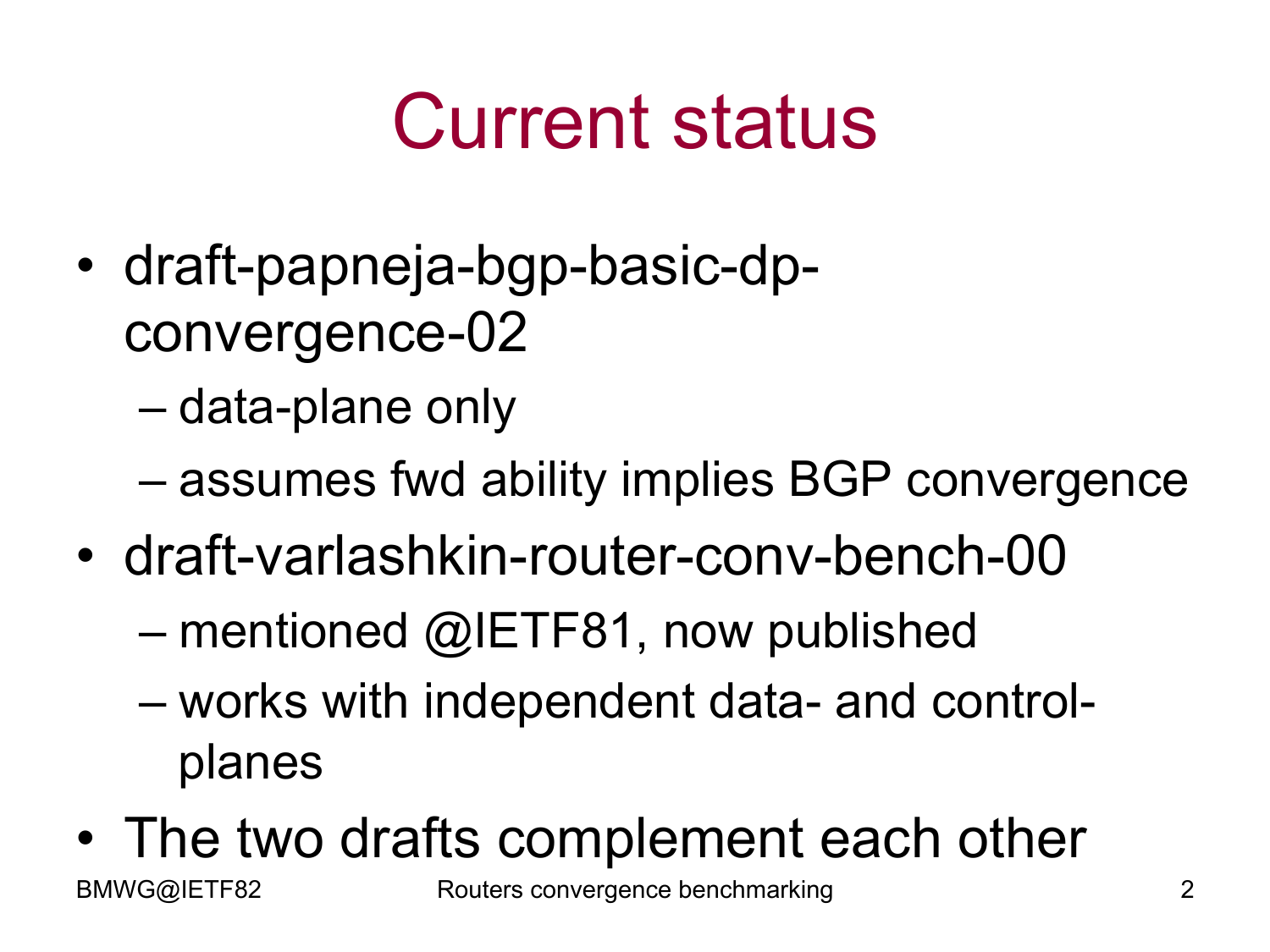### Two drafts side-by-side

| draft-papneja-bgp-basic-dp-<br>convergence-02                                                                                                                                                                                              | draft-varlashkin-router-conv-bench-00                                                                                                |
|--------------------------------------------------------------------------------------------------------------------------------------------------------------------------------------------------------------------------------------------|--------------------------------------------------------------------------------------------------------------------------------------|
| Assumes: FWD ability == protocol<br>converged                                                                                                                                                                                              | Assumes forwarding ability and protocol<br>convergence are independent                                                               |
| Data-plane measurement                                                                                                                                                                                                                     | Data-plane for forwarding ability, control-<br>plane for (protocol) status propagation                                               |
| Covers BGP setup; IGP is out of scope                                                                                                                                                                                                      | Primarily intended for BGP + some IGP,<br>with or without MPLS                                                                       |
| Tests: RIB-In, RIB-Out, iBGP, eBGP (direct<br>and multi-hop)                                                                                                                                                                               | Tests: intrinsic delays of the test setup,<br>generic data-plane, generic control-plane.<br>Both iBGP and eBGP can be tested.        |
| Failure scenarios: Physical link failure on<br>DUT/Remote end, ECMP Link failure on<br>DUT end, BGP session failure, BGP hard<br>reset, BGP soft reset, BGP route<br>withdrawal, BGP Path attribute change,<br><b>BGP Graceful restart</b> | Failure scenarios: direct link failure with<br>and without LoS, non-direct link failure,<br>next-hop failure, best route withdrawal. |
| BMWG@IETF82<br>Routers convergence benchmarking<br>3                                                                                                                                                                                       |                                                                                                                                      |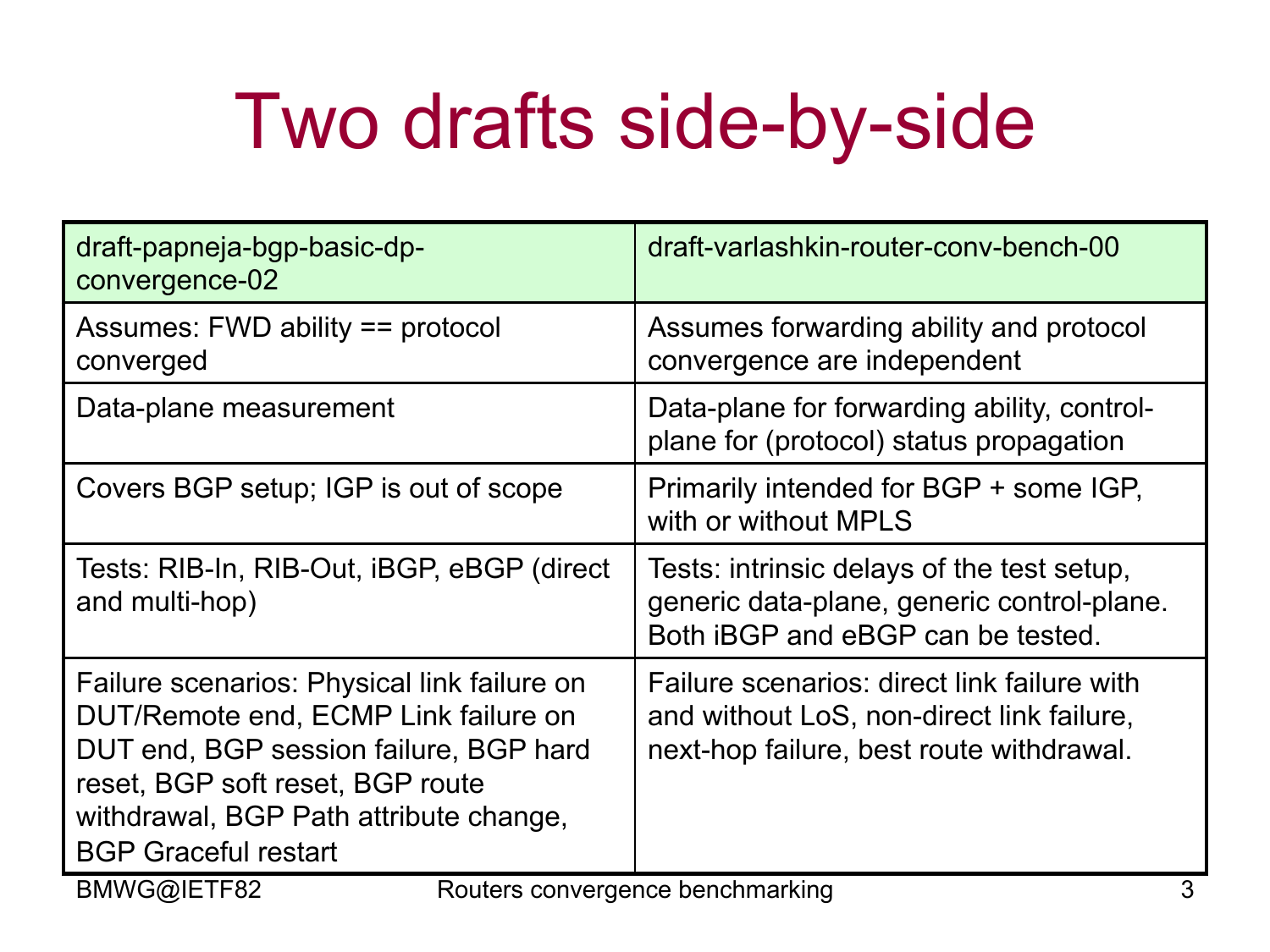# Work roadmap

- Reality alignment
	- ensure methods deliver values that people want to know
	- assert feasibility
- Fine-tune methodology
	- eliminate (most of) dependency on non-DUT
	- define equipment config in generic terms
- Sort out terminology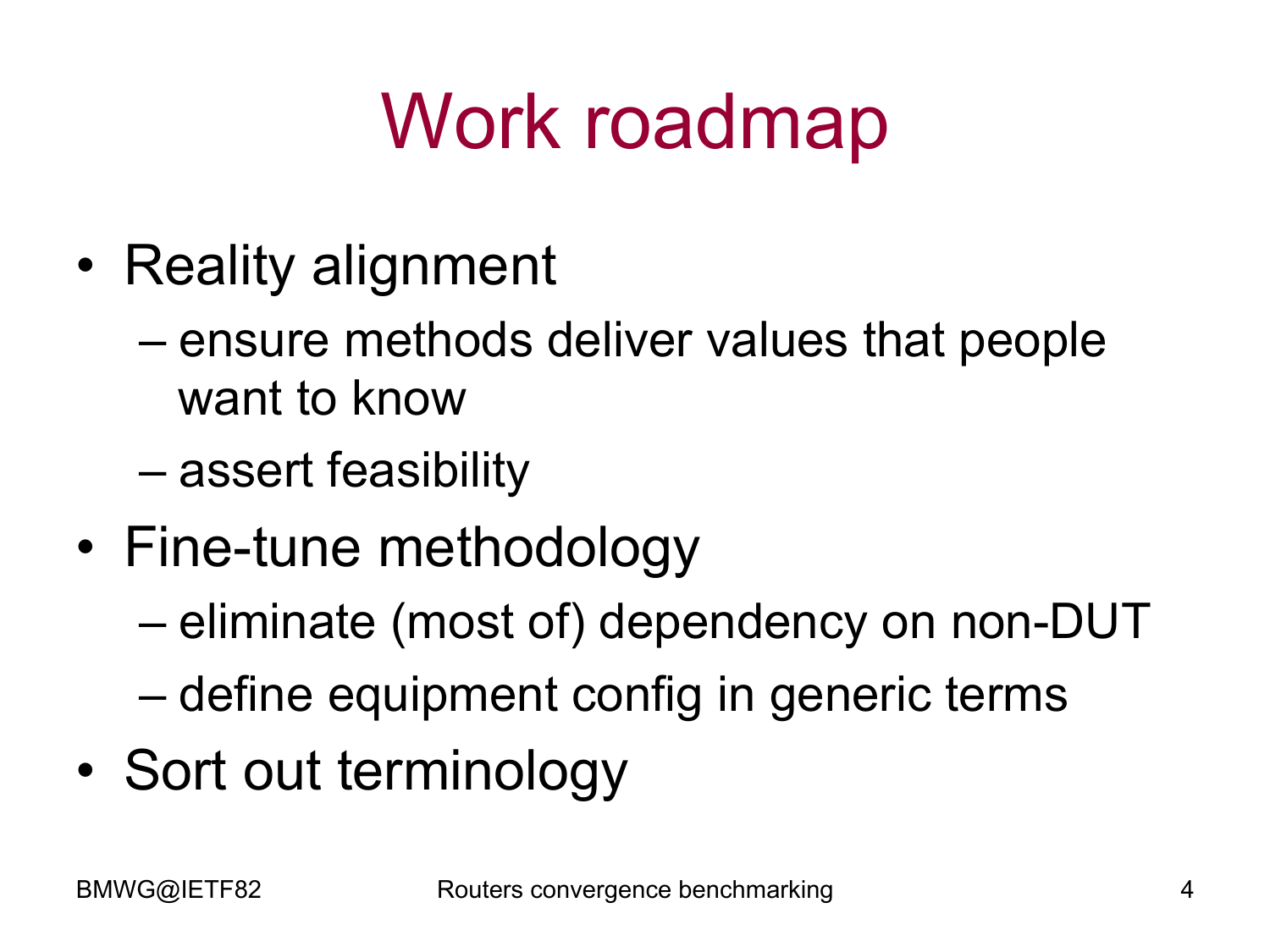#### Test topology